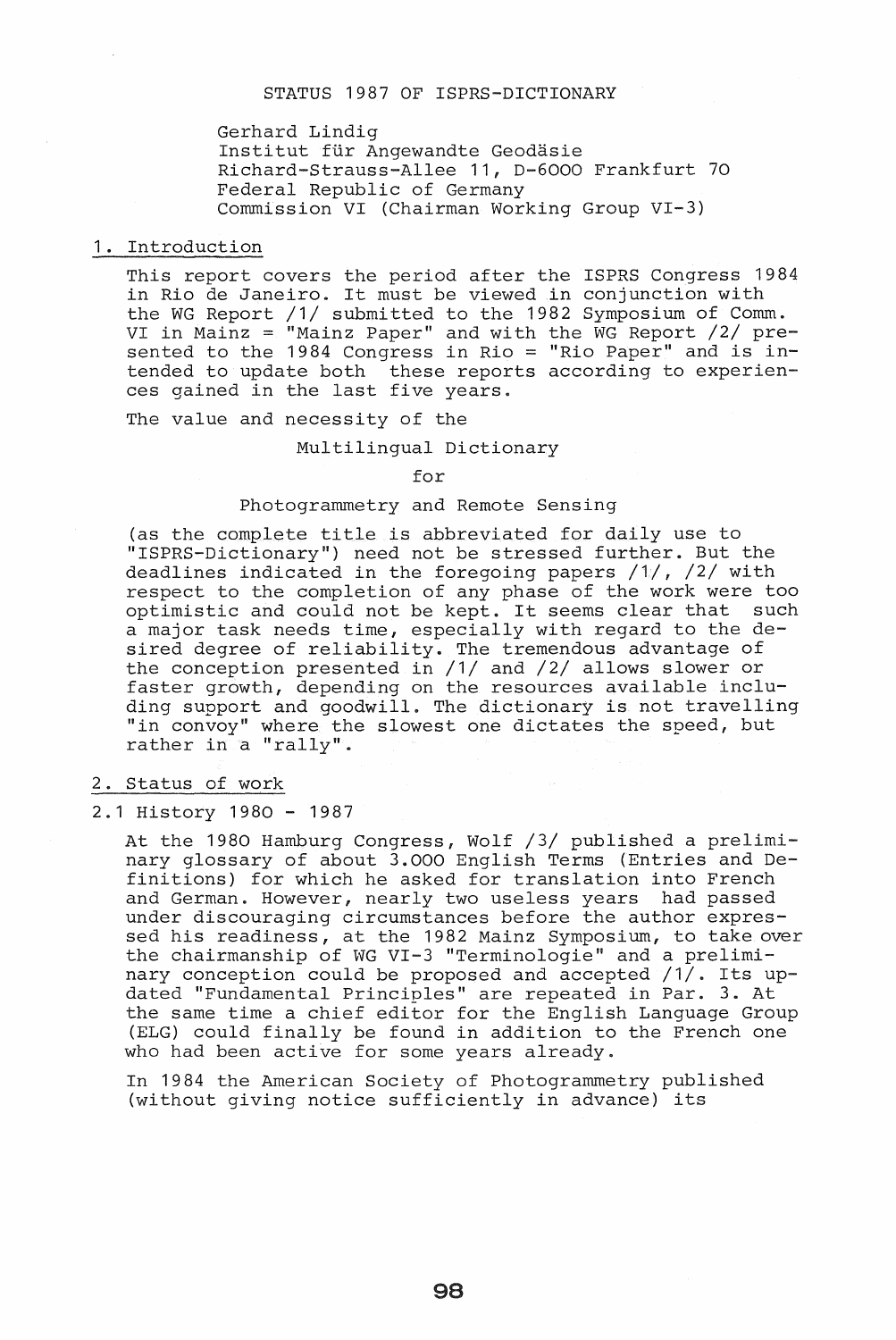## Multilingual Dictionary

of

#### Remote Sensing and Photogrammetry

in short: ASP-Dictionary with 1700 Terms and Definitions in English including not very satisfying equivalents in French, German, Italian, Portuguese, Spanish and Russian. In 1985 the ASP was so kind as to send to each of the existing Language Groups one copy of its Dictionary.

Besides the Chairman of WG VI-3 who reported on the status of the ISPRS -Dictionary only a representative of the French Language Group was present at the 1986 Badagry Symposium.

## 2.2 Present membership of WG VI-3

During the past years the number of WG-Members has steadily increased. Up to 1986, 16 Language Groups (LG) were created, as shows Annex 1. BesiGes some minor ones, all major languages are represented, which are spoken each by more than 50 million people. Excepted are Italian, Indonesian and Korean. These countries are cordially invited to join the WG activities.

Some different points of view as to history, customs, status of ISPRS, population represented etc. made it advisable to subdivide the LGs into five categories  $(CAT):$ 

| I.   | One (two) Guide Language(s): | English, (French)       |
|------|------------------------------|-------------------------|
| II.  | Three Official Languages:    | English, French, German |
| III. | Some Primary Languages:      | with their own Glossary |
|      |                              | production              |
| IV.  | Some Secondary Languages:    | with translation from   |
|      |                              | other Glossaries        |
| v.   | Remaining languages:         | inactive up to now.     |
|      |                              |                         |

The CAT II Languages belong a priori to CAT III, while the others may decide freely on the category they want to join.

## 2.3 Activities of Language Groups hitherto:

Due to various circumstances and difficulties work is progressing at varying rates. Via questionnaires, distributed in Dec. 83, June 85, May 86 and Sep. 87 respectively, the chairman tried to get a general survey of the status as follows:

- .1 Arabic: ArLG confirmed the beginning of work with five members in 1984, but meanwhile no further reaction has been received. At the Badagry Symposium in 1986, Jordan offered to take over the responsibility for this LG but an invitation letter remained without reply as yet .
- . 2 Chinese: CLG confirmed the beginning of work in 1982 with six members who completed 3000 Entries by Dec. 1983. Upon a request received in 1984, the German LG sent its Entry-List with 4500 Entries to China. The representative of Taiwan notified the Chairman in 1986 that he had been replaced by Mr. Ta-NIN LIAO.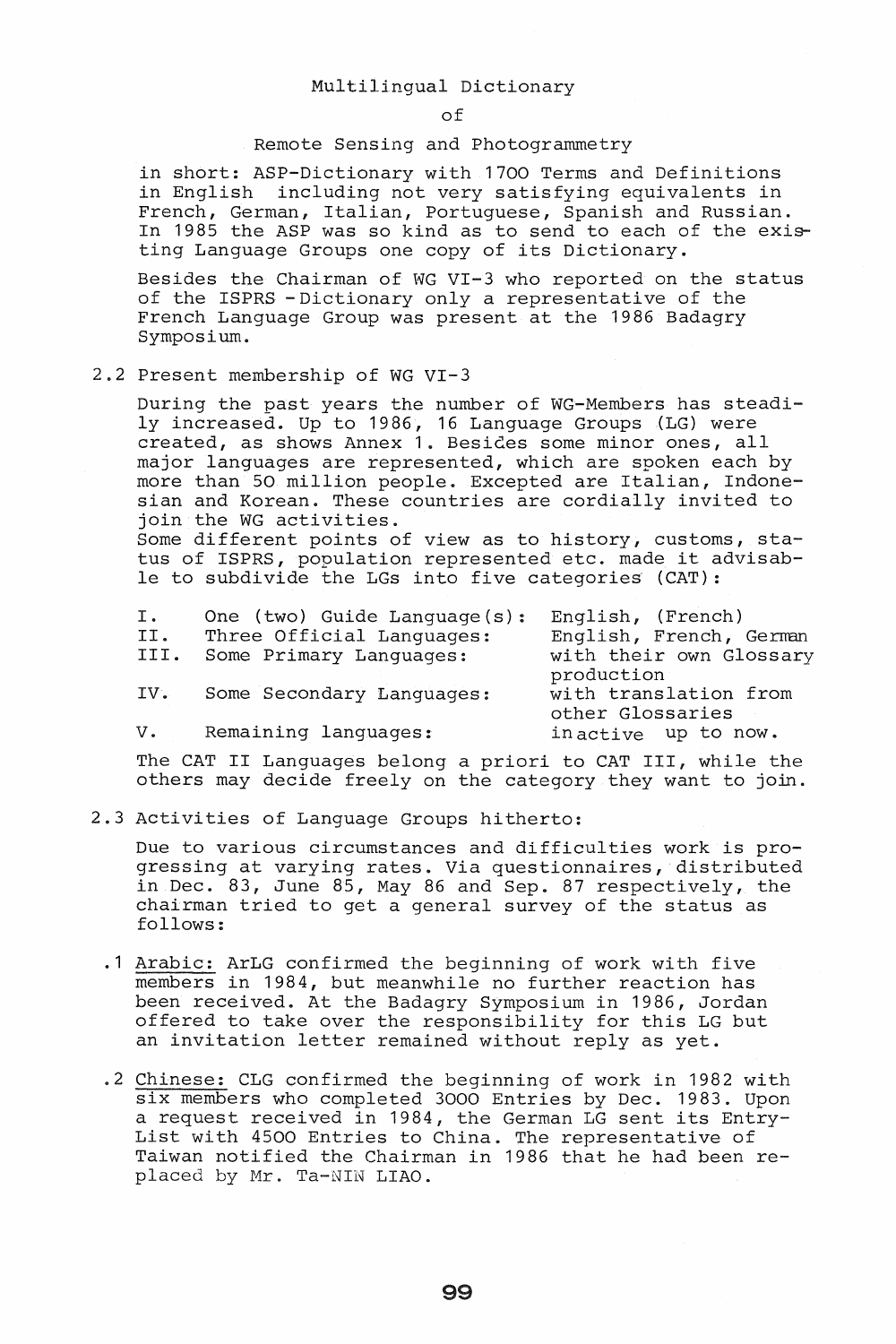- .3 German: DLG started work in 1982 with 25 members (Advisors) who had 4500 Entries at their disposal. Meanwhile, these have been revised and reduced to about 4000 items ready to be distributed upon request. By the end of 1987, the German Glossary has been completely entered in computer files including the final Definitions and preliminary Equivalents in English (100 %) and French (75 %). DLG is now waiting for the relevant Glossaries. Lists can be mailed upon request .
- . 4 English: ELG confirmed the beginning of work in May 1986 with six members having at their disposal an unknown amount of Entries by Nov. 1987. The activities of the LG were heavily delayed due to the fact that the 1983 Chief Editor, Dr. Walker, had been replaced by Mr. Chisholm in 1984. A proposed meeting of the three CAT II-LGs to be held in 1987 with a view to settle the problems occured by then and probably to speed up work was refused by the ELG. It must be emphasized that our work depends to a large extent on the progress in this Guide Language. At least a preliminary Entry-List (though still without definitions) with final Reference-Indices should be published as soon as possible in order to enable other LGs to continue their work .
- . 5 French: FLG confirmed the beginning of work in 1985 with seven members having recourse to 3000 Entries by Sep.1987. France has been in the exceptionally good position of being provided with a governmental Office for Terminology for many years, which fact enabled the printed publicatim of a French Dictionary of Remote Sensing in 1984. In 1986 a member of the FLG participating in the Badagry Symposium proposed that the meeting of the CAT II-LGs be held in 1987. At that time, the FLG reported that they had finished the collection of Definitions up to the letter N. In a paper to be presented at Kyoto in 1988 S. Paul proposes to declare French also a Guide Language. There are no objections .
- . 6 Greek: GLG reported no activities up to the present .
- . 7 Hindi: HiLG confirmed the beginning of work before 1985, with two members having elaborated 500 Definitions by June 1985. Beyond that, no further information has been received ..
- . 8 Japanese: JLG confirmed only its participation in WG VI-3 as of March 1984, without any further notice .
- .9 Portuguese: PtLG applied in 1983 for membership in WG VI-3 in a letter mailed to the chairman mentioning the existence of a Glossary on Photogrammetry and Cartography. No further activities have in the meantime been reported .
- . 10 Russian: RLG confirmed the beginning of work in 1984 with eight members and worked out 200 Entries with Definitions by July 1985, without any further notice since then.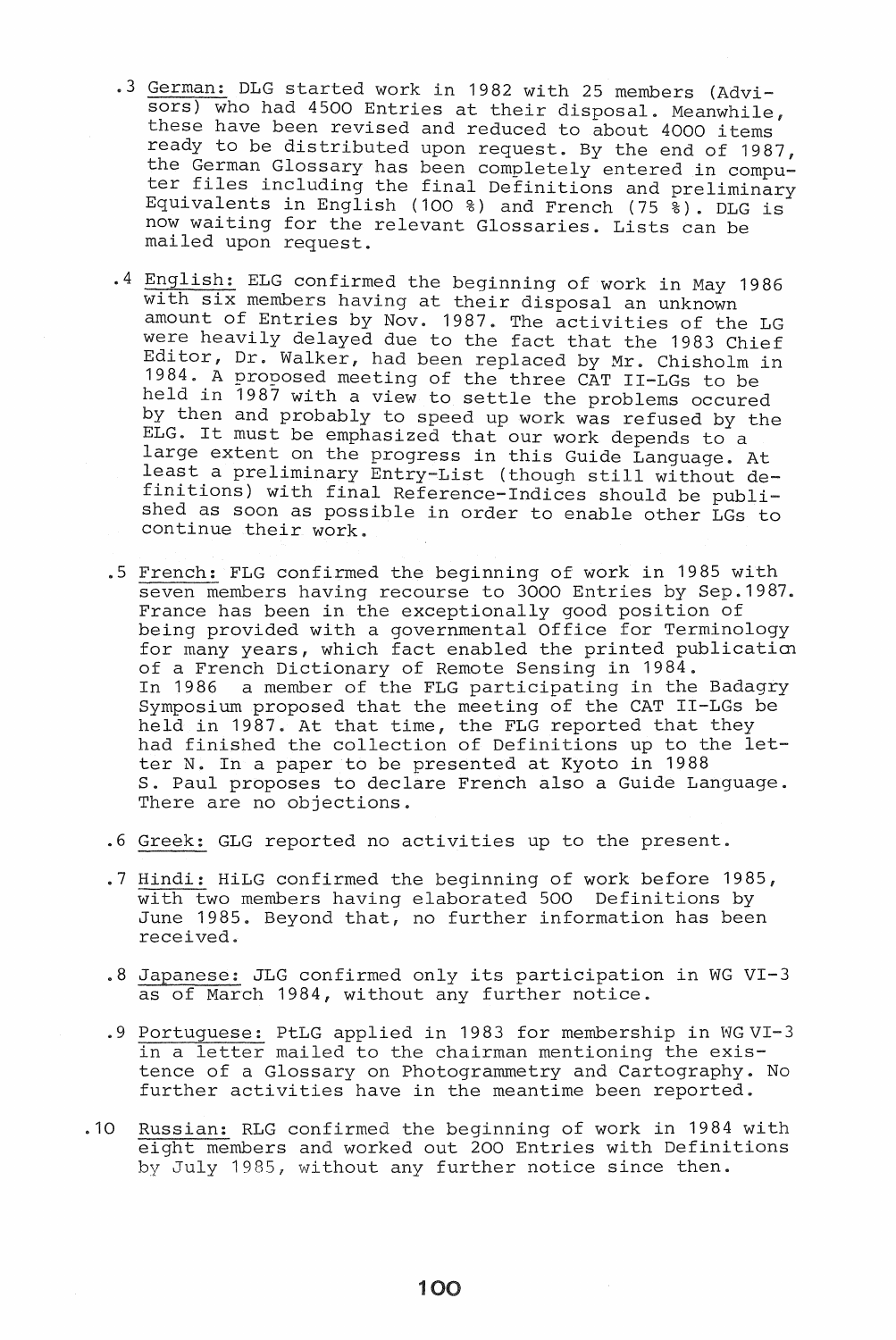- .11 Spanish: SLG confirmed the beginning of work in 1982 by sending 400 Entries including Definitions and English Equivalents, designated as "Partial Sample Issue" in 1984 .. Except for some application letters from Argentina, Peru and Spain asking for participation in WG VI-3, no further news have been received so far .
- . 12 Thai: ThLG was invited to participate in the WG VI-3 on the recommendation of Prof. Gosh in 1983. Since unfortunately no reaction has been received as yet, it is to be feared that this LG must be cancelled .
- . 13 Bengali: BeLG confirmed in 1987 the beginning of work as early as 1985, with one member only having translated the 1716 Entries of the ASP-Dictionary completely by 1986. Although this "One-Man-LG" represented by the retired Mr. DAS has obviously been very busy, the results exist in handwritten form only. News about forthcoming supply of computers equipped with Bengali- as well as Hindi-characters need further confirmation. Meanwhile, the BeLG is waiting for the English Entry-List so that work can be continued ..
- . 14 Turkish: TrLG confirmed in 1984 that work had begun before 1983 with 15 members by translating the 356 Terms of the FIG-Dictionary (Vol. 7). Unfortunately, no further activities have been reported .
- .15 Polish: PlLG confirmed the beginning of work in 1984 with 20 members having 2055 Entries at hand, which were mainly translated from the ASP-Dictionary by 1987. A sample page of the Glossary showing Equivalents in English, French, German and Russian was sent to WG VI-3. PILG asked for the German Glossary, which will be delivered in the near future .
- . 16 Malaysian: MaLG confirmed the beginning of work in 1985, with 30 members having established 1700 Entries (presumably translated from ASP-Dictionary) by 1987. Since all members speak English only besides Malaysian, but also Indonesian), MaLG can continue its work after publication of the English Glossary (or Entry-List at least) ..
- 3. Updated WG-Conception: "10 Fundamentals"

In the Mainz Paper /1/, which was revised in the Rio Paper /2/, 10 Fundamental Principles were postulated as guidelines for the WG activities. It seems useful - also with regard to newcomers - to repeat this important conception in an updated (perhaps final) form. (see Annex 2)

3.1 Entire technical field

On the one hand, all Entries used in theory and practice of the whole field of Photogrammetry and Remote Sensing including its geodetic applications, e.g. cadastre, architecture, etc. with relevant surveying of ground control must be compiled, on the other hand the range of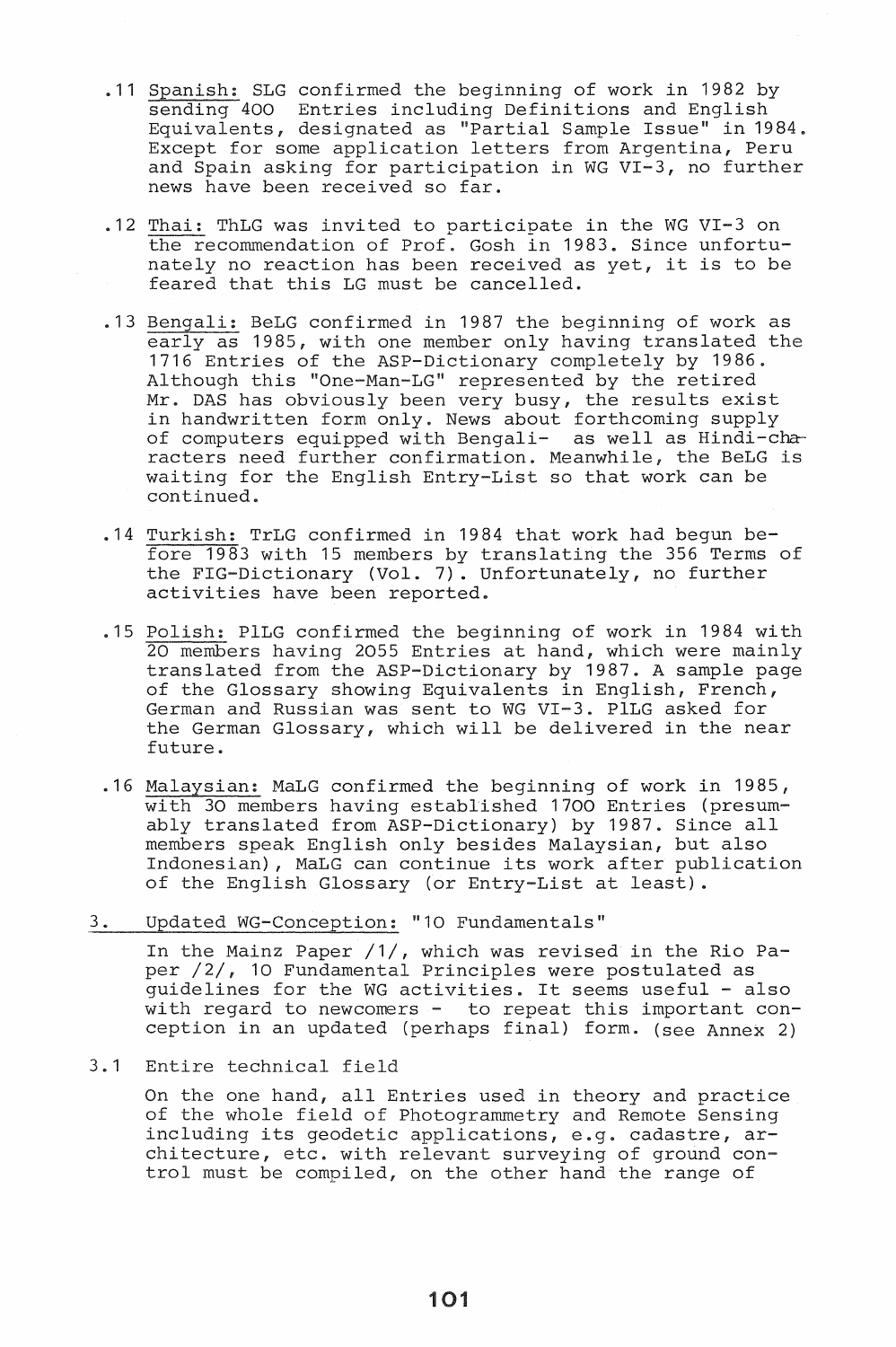work has to be limited, in order to avoid boundless growth, to some of the main terms of the nongeodetic applications, e.g. geology, forestry etc.

In order to split the work within a Language Group (LG) for the purpose of revision by specialists (Advisors), the (problematic) experiment had to be made of separating the whole field into some 30 Subfields, e.g. Photography, Ca~' tography, Topography, etc. ( Annex 3 ) which can also be used as preliminary "Domain" in the Cross References ..

#### 3.2 Separate language volumes

For each language to be included in the Dictionary, now and in the future, one separate Glossary (part **1)** will be and in the rucare, one separate diossary (part 1, with 2008) or even dialects can be guaranteed. In addition to this, a special Reference Booklet (part 2) has to be created which will contain only the Reference Indices sorted sequentially according to the relevant language. The great value of each Language Volume does not consist solely in its suitability as a tool for translation, it also represents a standard linguistic source for the Language Region's own professional purposes.

## 3.3 Entry-lines with indices

For each Entry having been defined as Term or for its Synonyms at least one line will be stored and printed in alphabethical order, containing:

- Entry
- Gender (abbr.)
- Distinction for Homonyms
- Notes (e.g. 2<sup>nd</sup> gender, obsolete)
- Source Code
- Reference Index
- Subfield Number

For some purposes it may be useful to print Entry-Lists containing these lines only.

## 3.4 Term-paragraphs with definitions

Each Term-paragraph begins with "\*" and ends with "." in the first column. It is headed by its Entry-line. In addition it contains:

- Further source codes
- Five Cross References (maximally): better: also:, see:, compare:, subfield:
- Definition
- (Equivalents known preliminarily (finally cancelled))
- (Reference Indices for all existing Equivalents of the Languages included (finally cancelled))

## 3.5 Reference Indices in steps of 10

After all Entries stored at a certain time have been sorted in alphabetical order, each is assigned a sequential number, which is called Reference-Index with a 0 (zero)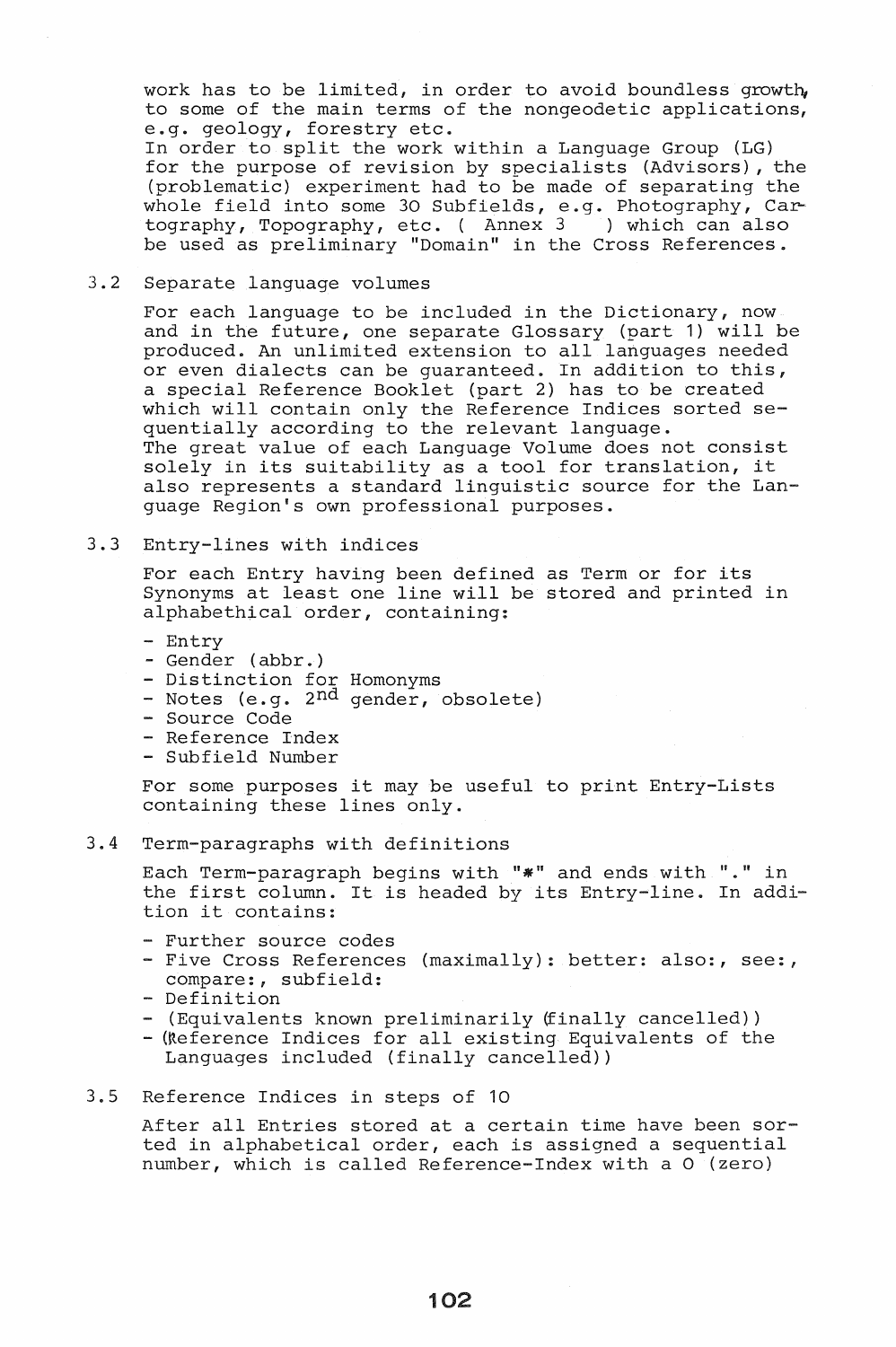in the last position, meaning in steps of 10. It is obviously the easiest way to insert new Entries at any later time (i.e. practically to an unlimited extent) without affecting many following ones.

#### 3.6 Mother tongue and professionals

Each colleague engaged in the activities of WG VI-3 as Chairman, Chief-Editor, Member or Advisor must fulfill at least four essentials:

- He must have goodwill, time for cooperation and some support.
- He must be a professional expert in the technical field or at least in some subfields,
- Idiom of Language Group is his mother tongue,
- He has lived in the region and worked in the profession for the last  $10 - 20$  years.

The following requirements should be met in addition:

- He understands at least one official language of ISPRS (CAT II) as Coordination Language
- Some members (advisors) should live in different Language Regions (e.g. for DLG: Austria, Germany, Switzerland) .

#### 3.7 Foreign-to-native-Ianguage translation

Prevailing principle is the premise of the condition that the binding coordination of Equivalents is exclusively allowed from the foreign language to the respective mother tongue. If in the status nascendi anybody else gives Equivalents, these should be understood as preliminary proposals only and written between two interrogation marks (?) (even three, if they are very doubtful) .

#### 3.8 Modern computer technique

It is evident that all these principles can work only by It is evident that all these principles can work only by extensive use of EDP for all operations of acquisition, storage, sorting, coordination, correction and fair output of information. So it may quasi be a further essential that each Language Group has or makes available an efficient computer system with interactive text processing and man power.

3.9 Standard digits for Reference Indices

Each of the above-mentioned Reference Booklets (part 2) contains exclusively the Reference Indices printed in standard digits (0, 1, 2 .... 9) which can be used, understood and also delivered worldwide. Only the headings of the columns, each representing a language, show the ISOstandardized symbol for this language. So these booklets can be produced at any computer station in the world. Nevertheless, it is very easy to automatically produce for local purposes a booklet in local characters (part 3) upon request.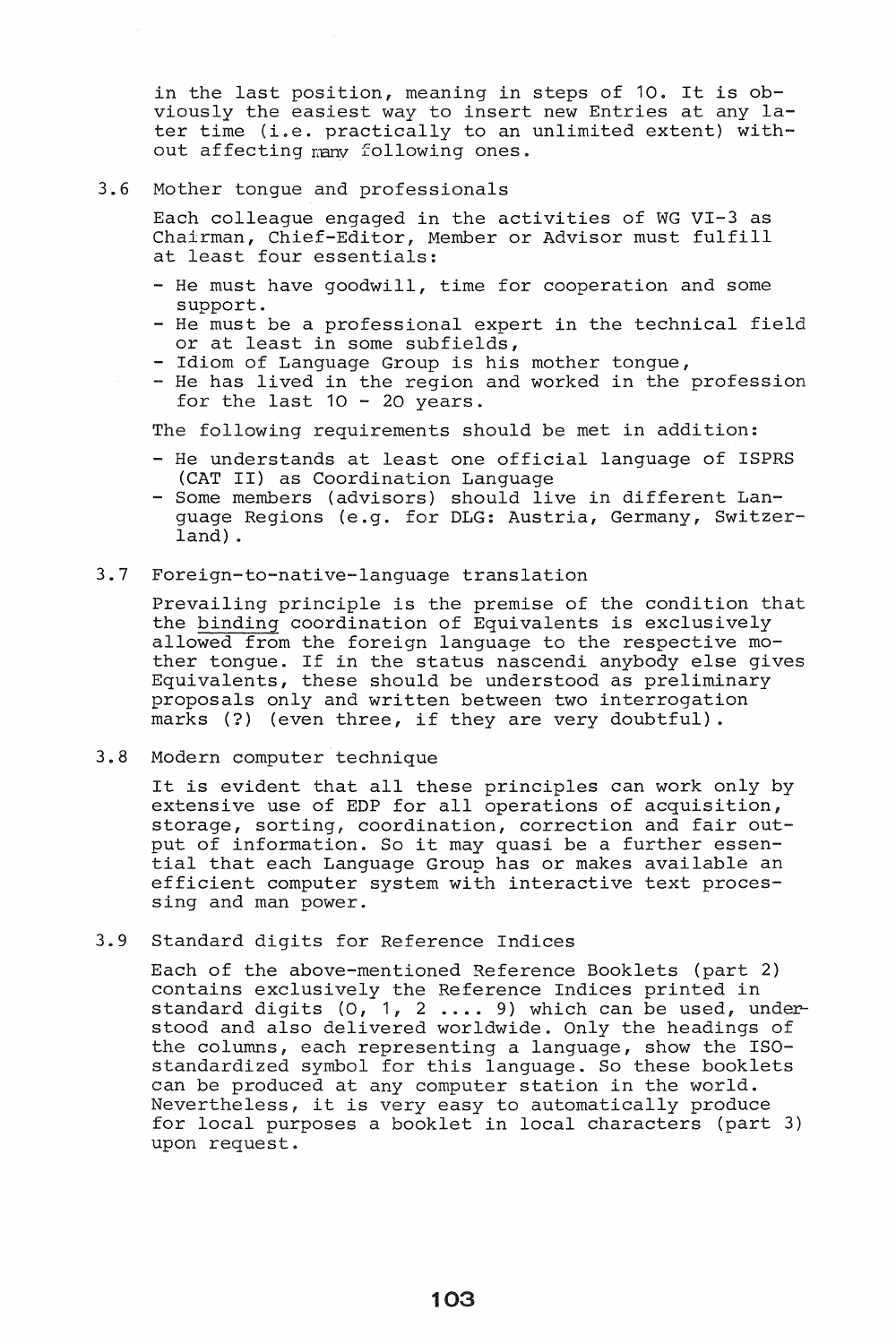## 3.10 Characters for each language

The texts of the Glossaries not belonging to a language using common Latin characters are to be produced in the country where keyboards, displays and printers with a set of their special characters are available. No problems arise from transliteration, correction of printing errors and number of copies needed. Obviously, the demand for copies in E will be higher than for any other language ..

The lack of funds will force us to produce the small editions by multiple computer prints or perhaps by xerosing. Only for the higher editions press printing could be considered, but surely not before final versions will exist. So even for these languages an easier way of producing reprints has to be considered, possibly by decentralisation via mag-tape-exchange.

## 4. Final remarks

Due to the experiences gained up to date with too optimistic time schedules, no further goal will be risked. Let the rally go on and we shall see to which end it comes. Attention shall be drawn to Pars. 4.3 and 4.4 of /2/ which are still valid.

Thanks go to the leaving President of Com. VI for her great support and it is to be hoped that the next one will back us similarly.

Bibliography:

|  | /1/ Lindig, G.: Multilingual Dictionary for Photogrammetry |
|--|------------------------------------------------------------|
|  | and Remote Sensing. Int. Archive of Photo-                 |
|  | grammetry 24-VI, pp.98-108, Mainz 1982                     |

- /2/ Lindig, G.: Status of Multilingual Dictionary (ISPRS), Int. Archive of Photogrammetry and Remote Sensing 25-A6, pp. 199-208, Rio de Janeiro 1984.
- /3/ Wolf, P.R.: Tri-lingual Glossary of Photogrammetry Terms, Int. Archive of Photogrammetry 23-B10, pp. 199-311, Hamburg 1980
- /4/ Rabchevsky, G.: Multilingual Dictionary of Remote Sensing and Photogrammetry, The American Society of Photogrammetry, Falls Church, Virginia 1984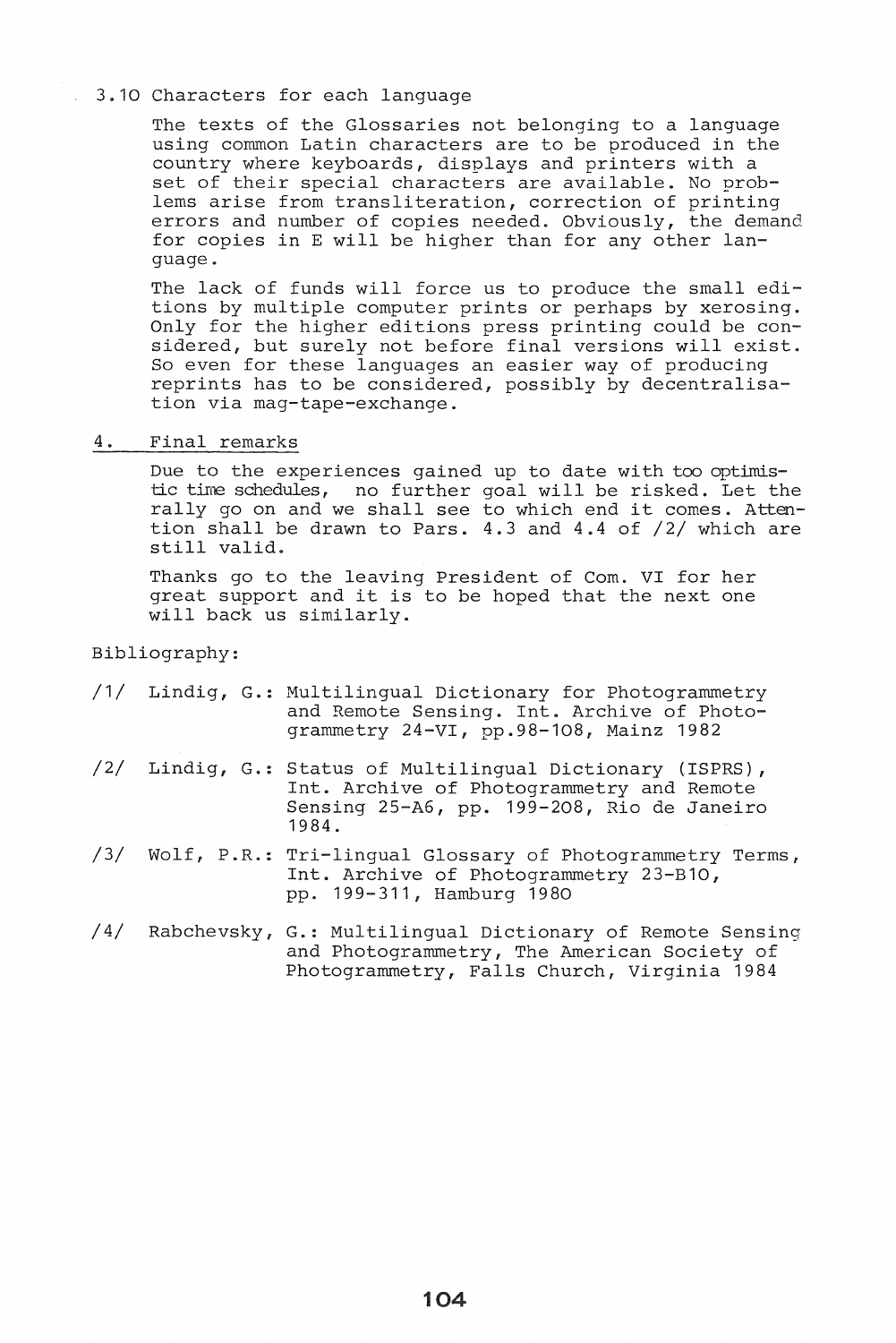# Language Groups ISPRS Dictionary

Annex 1

(Status: Dec.1987)

|                           | Language       |            | Chief Editors                |                                                                                                 |
|---------------------------|----------------|------------|------------------------------|-------------------------------------------------------------------------------------------------|
| $\overline{\psi^{\circ}}$ | Abb.           | Name       | Name                         | Address                                                                                         |
| $\overline{1}$            | Ar             | Arabic     | N.AL-HOMAID                  | Research Institute, University<br>of Petroleum and Minerals<br>Dhahran, Saudi Arabia            |
| $\overline{c}$            | $\overline{C}$ | Chinese    | LI DAOYI                     | Research Institut of<br>Surveying and Mapping<br>7 Yongdinly, Beijing, PR China                 |
| 3                         | $\mathcal{D}$  | German     | $G.$ LINDIG                  | Institut für Angewandte Geodäsie<br>Richard-Strauss-Allee 11<br>D-6000 Frankfurt 70, FR Germany |
| $\frac{1}{4}$             | E              | English    | N. CHISHOLM                  | Dep. of Geogr. Univ. of Wales<br>Llandinam Building Panglais<br>Aberystwyth, Dyfed SY23 3DB, UK |
| 5                         | $_{\rm F}$     | French     | S. PAUL                      | 3 rue Alexandre Fleming<br>F-92260 Fontenay a.R., France                                        |
| 6                         | $\rm G$        | Greek      | J. BADEKAS                   | Photogrammetric Lab.<br>National Technical University<br>GR-Athens, Greece                      |
| $\overline{7}$            | Hi             | Hindi      | S. DUBEY                     | 41, Nashvilla Road<br>Dehra Dun 248001, UP, India                                               |
| 8                         | $\mathbf J$    | Japanese   | T. OSHIMA                    | College of Eng. Hosei University<br>Kajinocho, Koganei<br>Tokyo, Japan-184                      |
| 9                         | Pt             | Portuguese | P. FAGUNDES                  | Rua Prof. R. Coutinho, 48-Ramos<br>Rio de Janeiro-RJ, Brazil                                    |
| 10                        | $\mathbb R$    | Russian    | A. LOBANOV                   | MIIGAIK<br>Gorohovski Pereulok 4<br>Moscow $K-64$ , USSR                                        |
| 11                        | S              | Spanish    | D. DEAGOSTINI<br>H. COMESANA | Guayaqui 3212 Cas.de Corr. 1490<br>Montevideo, Uruguay                                          |
| 12                        | Th             | Thai       | W. JIWALAI                   | Chulalongkorn University<br>Bangkok 10500, Thailand                                             |
| 13                        | Be             | Bengali    | G.B. DAS                     | MIG House 25; SODPUR, 24 Pargaras<br>W. Bengal 743-178; India                                   |
| 14                        | Tr             | Turkish    | M. ALPMEN                    | Universitesi Müh.Fak. Jeofizik<br>Emirgan, Hakkak Yümnü Sok. 22/7<br>Istanbul, Turkey           |
| 15                        | P1             | Polish     | Z. SITEK                     | Akademia Gomiczo-Hutnicza<br>Al. Mickiewcza 30<br>30-059 Kraków, Poland                         |
| 16                        | Ma             | Malaysian  | A.H. TAHIR                   | University Teknologi Malaysia<br>Locked Bag 791<br>80990 Johor Bharu, Malaysia                  |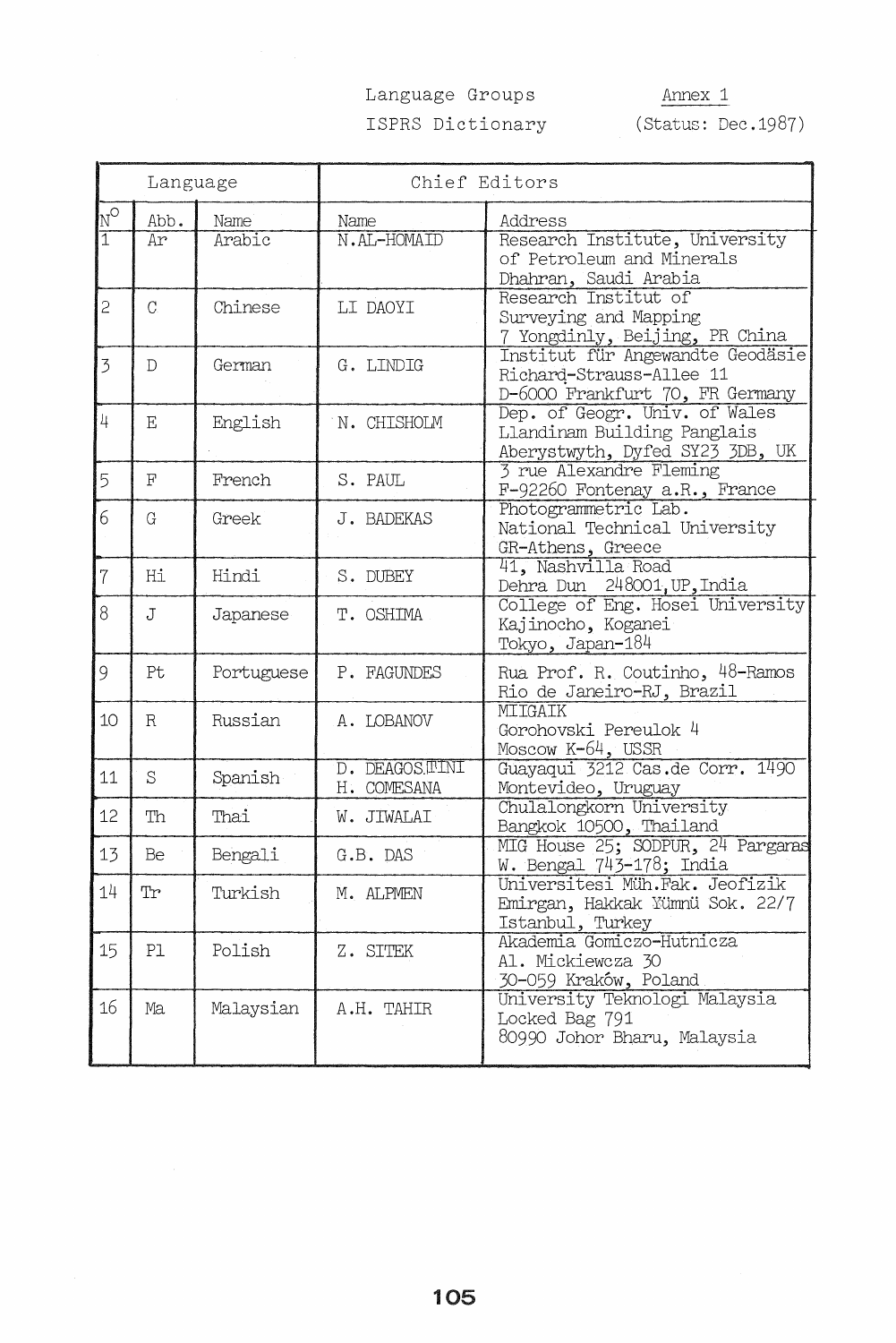## 3<sup>rd</sup> (revised) Exposé ISPRS Dictionary (preferable for CAT III-Language Groups)

| No.      | Operations                                                                                                                |  |  |  |
|----------|---------------------------------------------------------------------------------------------------------------------------|--|--|--|
| 1        | Creation of LGs and Advisor Groups (AG)                                                                                   |  |  |  |
| 2        | Collect existing dictionaries etc. (Sources = $S$ ) (/1/ Annex 1)                                                         |  |  |  |
| 3        | Set up lists for Source Codes (SC) including language symbols<br>and Subfield Codes $(FC)$ (Annex 3)                      |  |  |  |
| 4        | In No.2 mark all PRS-Entries (PE) by setting FC (3-4000 PE)                                                               |  |  |  |
| 5        | Punch PE and FC from $\overline{N}$ o. 4, duplicate SC                                                                    |  |  |  |
| 6        | Sort No. $4$ including multiple punchings (from other S):<br>$6.1$ by machine, $6.2$ by hand                              |  |  |  |
| 7        | Index No. 6 in steps of 10 (preliminary)                                                                                  |  |  |  |
| 8        | Make Master Lists or Field Lists of No. 7 for check by advisors                                                           |  |  |  |
| 9        | Distribute No. 8 to advisors                                                                                              |  |  |  |
| 10<br>11 | Checking of Field Lists by advisors (Phase I)<br>Return of No. 10                                                         |  |  |  |
| 12       | Check No. 10 for existing sources                                                                                         |  |  |  |
| 13       | Punch or draw cards of No. 12 due to No. 10                                                                               |  |  |  |
| 14       | List complete 13 and distribute to all advisors                                                                           |  |  |  |
| 15       | Final check of 13 by all advisors (Phase II)                                                                              |  |  |  |
| 16       | Store corrected No. 15 in PE file                                                                                         |  |  |  |
| 17<br>18 | Prepare from No. 16 an Expanded PE file = EPE file $(2/2)$ Annex 3, No. 17)                                               |  |  |  |
| 19       | Input of existing Definitions and Equivalents into No.17 from No.4<br>Check existing Definitions and set cross-references |  |  |  |
| 20       | Fill up missing definitions for all terms and set cross-references                                                        |  |  |  |
| 21       | Store all term info on a copy of EPE file yielding PEC file for                                                           |  |  |  |
|          | corrections (e.g. PECD = German PEC)                                                                                      |  |  |  |
| 22       | List preliminary PEC and FC-selected PE                                                                                   |  |  |  |
| 23<br>24 | Distribute No. 22 to FC-selected advisors for checking<br>Return No. 22 with corrections                                  |  |  |  |
| 25       | Agreement by WG of No. 24                                                                                                 |  |  |  |
| 26       | Upon request meeting with advisors to clear doubtful cases                                                                |  |  |  |
| 27       | Correction of PEC for agreed comments                                                                                     |  |  |  |
| 28       | List No. 27 (up to here PECD is finished)                                                                                 |  |  |  |
| 29       | Distribute No. 28 to foreign WG members (e.g. $ELG = E$ Language Group)                                                   |  |  |  |
| 30<br>31 | Check existing and fill up missing Reference Indices $(\overline{R}I)$ in No. 28<br>Return of No. 28                      |  |  |  |
| 32       | Store or correct RI in the definite PEC file                                                                              |  |  |  |
| 33       | Extract from No. 32 and sort Reference File (RF) (e.g. RFD = German)                                                      |  |  |  |
| 34       | Resort No. 33 yielding foreign language RF (e.g. RFE = English)                                                           |  |  |  |
| 35       | Exchange of mag-tapes with PEC file and/or at least with RF file                                                          |  |  |  |
| 36       | Cross-check automatically RF files from different origins                                                                 |  |  |  |
| 37       | Clear and correct PEC and RF files yielding PEO, RFO for output                                                           |  |  |  |
| 38       | List and copy or reduce and print and stitch or bind PEO and RFO<br>files yielding preliminary edition                    |  |  |  |
|          |                                                                                                                           |  |  |  |